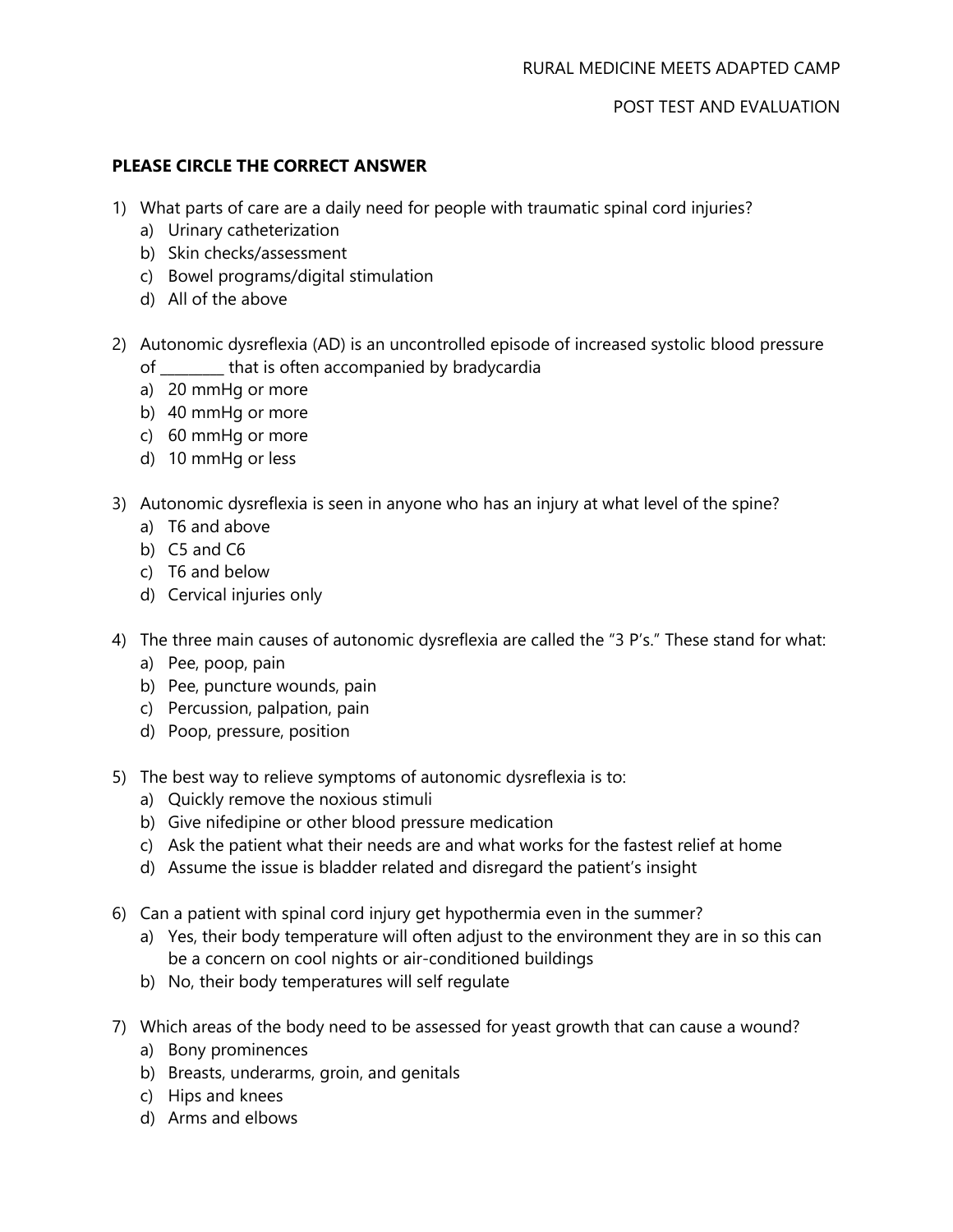# POST TEST AND EVALUATION

- 8) Work in rural medicine requires teamwork that is:
	- a) Hands-on
	- b) Collaborative
	- c) Safe and Effective
	- d) All of the above
- 9) The most important aspect of care for patients with disabilities:
	- a) Ability to listen and learn
	- b) Ability to think quickly
	- c) Ability to work without guidance
	- d) Textbook knowledge

## 10) Camp medicine requires:

- a) Preparation and quality of care
- b) Time management
- c) Thorough background knowledge
- d) Reliance on medical equipment for assessments

## PLEASE COMPLETE THE FOLLOWING FORM COMPLETELY

#### (Please PRINT clearly)

| <b>NAME</b>                                                                                                                            |  |                 |  |  |
|----------------------------------------------------------------------------------------------------------------------------------------|--|-----------------|--|--|
| <b>ADDRESS</b>                                                                                                                         |  |                 |  |  |
| <b>CITY</b>                                                                                                                            |  |                 |  |  |
| <b>STATE</b>                                                                                                                           |  | <b>ZIP CODE</b> |  |  |
| <b>PHONE</b>                                                                                                                           |  |                 |  |  |
| <b>EMAIL ADDRESS (reguired to receive CE certificate)</b><br>If you do not have an email please enclose a SASE to receive certificate. |  |                 |  |  |

| ANA-ILLINOIS MEMBER \$8.00 | ANA-ILLINOIS ID# |
|----------------------------|------------------|
| NON MEMBER \$15.00         |                  |